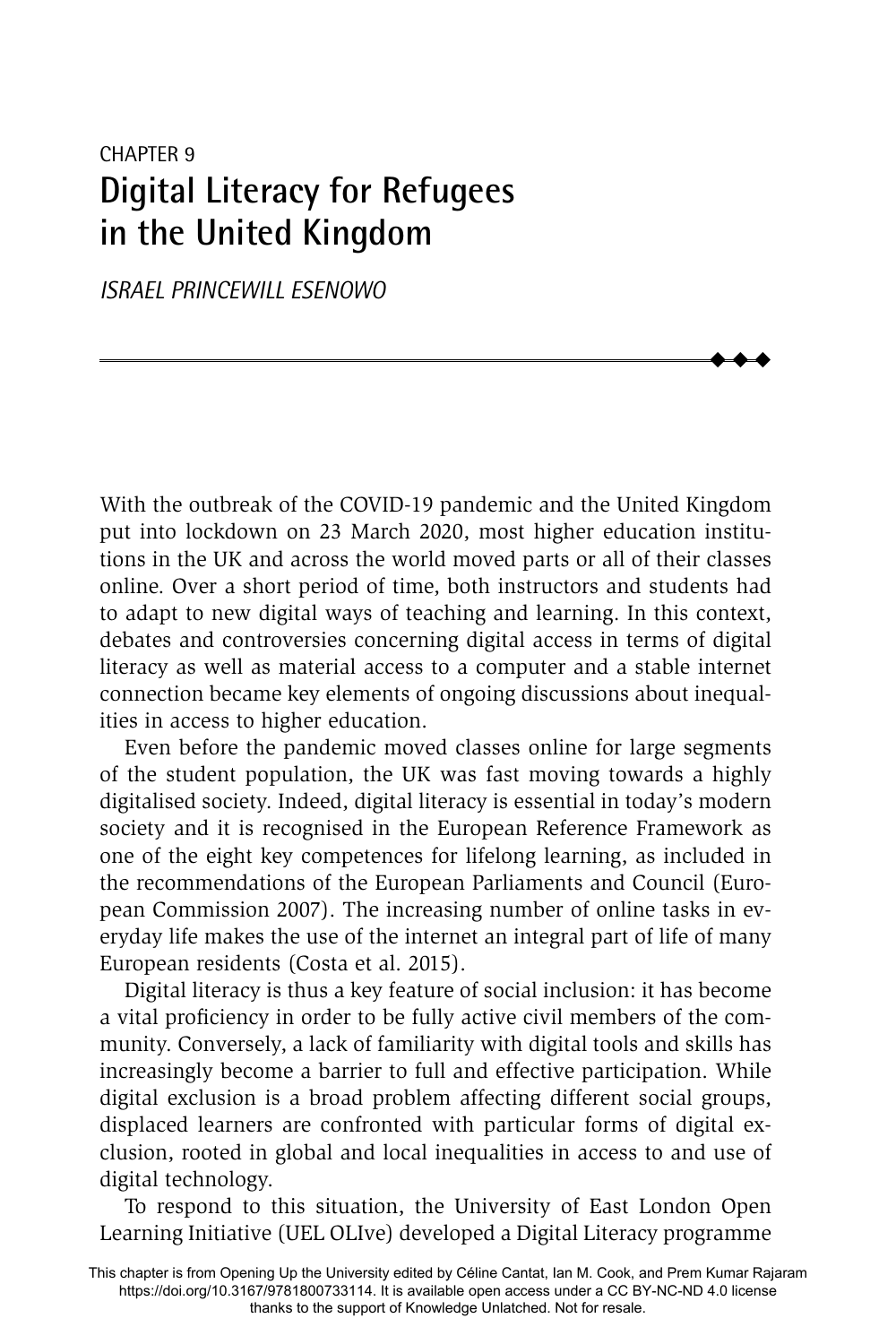aimed at equipping displaced learners with stronger digital skills. The programme also aimed at breaking down the digital barriers to entering university and developing the skills that students need to be actively involved in the community and support their social inclusion into society.

Based on my experience as an IT instructor at UEL OLIve, this chapter reflects on our digital skills workshops, with a particular focus on the digital barriers faced by displaced learners. It also presents findings from a survey among fifty-two respondents from a diverse community of displaced learners, represented by OLIve students and alumni of OLIve courses (OLIve UEL n.d.). The survey questionnaires aimed to collect data and information for a specific indicator related to awareness and improvement of the digital literacy experience as part of the pre-access programme at the university. Further to this, the chapter explores the pedagogical approach as implemented at UEL OLIve and the challenges faced in the classroom and the solutions put forward.

## **Barriers to Digital Literacy**

Digital literacy has been widely acknowledged as playing a key role in lifelong learning, and the career development of the individual (Chen et al. 2016), while also contributing to greater equality and opportunities for society at large. By participating in bridging knowledge disparities within the community, it contributes to sustainable development. Moreover, digital exclusion is both a cause and a consequence of other inequalities: people and groups already suffering from inequalities are less likely to be digitally literate, while in turn their lack of familiarity with technology and online resources can further reinforce their marginalisation.

While it has been acknowledged as a key component of contemporary societies, the concept and interpretation of digital literacy tend to be all-embracing and often refer to a range of different components such as ICT literacy, information literacy and technological literacy. This chapter broadly refers to digital literacy following UNESCO's definition, which sees it as 'the ability to access, manage, understand, integrate, communicate, evaluate, and create information safely and appropriately through digital technologies for employment, decent jobs and entrepreneurship. It includes competencies that are variously referred to as computer literacy, I.C.T. literacy, information literacy and media literacy' (UNESCO Institute for Statistics 2018).

If we take a more societal-level approach to digital literacy by recognising its contribution to community as a whole, we can also argue that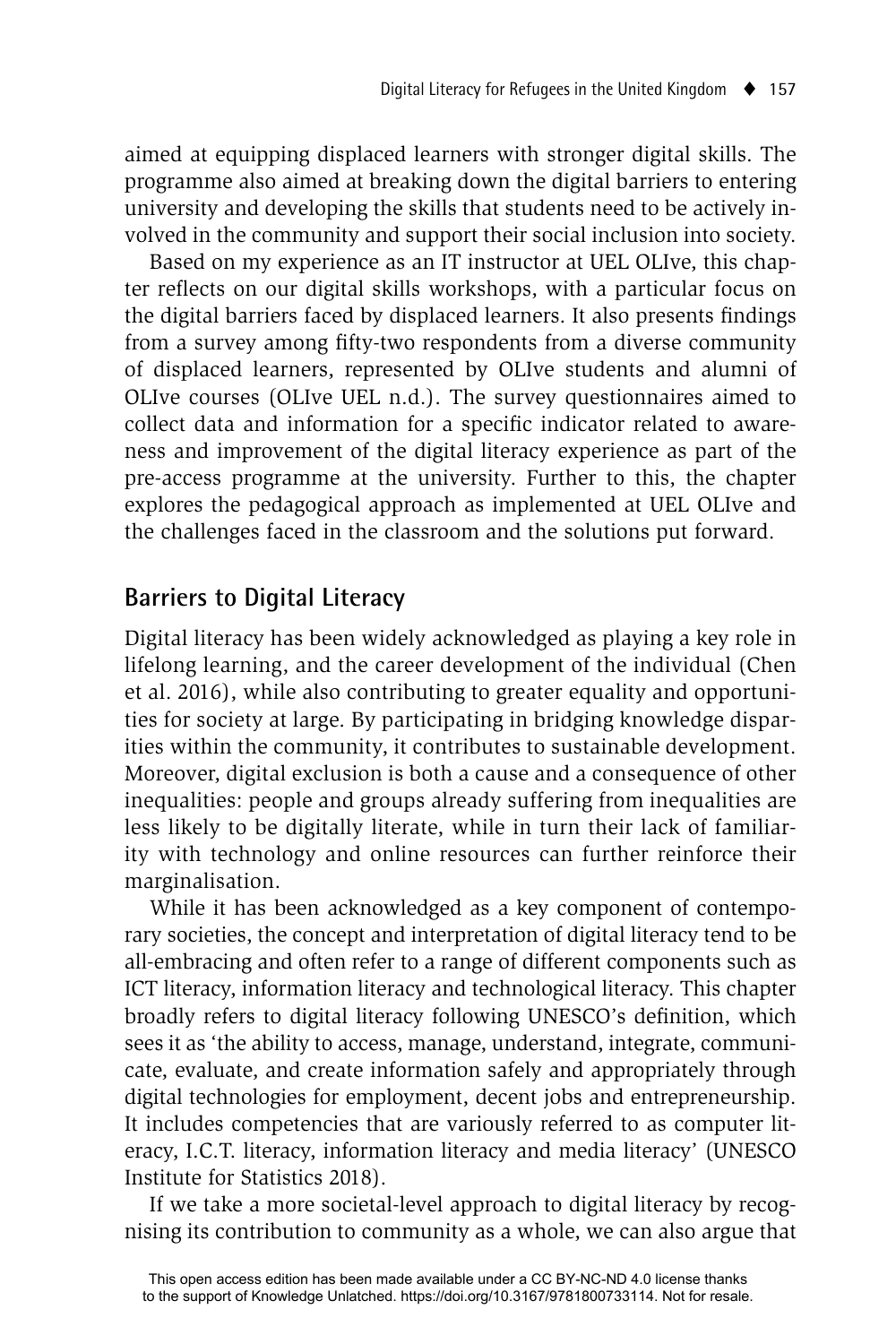digital literacy can be seen as a public good that favours overall social inclusion and cohesion. The importance of digital literacy is evidenced by the efforts of many national and regional government initiatives, in addition to international organisations, to come up with public policy and the implementation of strategic plans on digital literacy.

Inequality when it comes to digital literacy takes multiple forms in different contexts, yet some broad trends can be identified. The survey among OLIve students and alumni revealed a number of issues relating to digital exclusion and access to higher education, which show some connection between the two processes.

*Inadequate Income, Unemployment and Underemployment* – 90.4 per cent of respondents are currently experiencing a high level of unemployment and poverty. For those working, there is a probability that they are employed in a low-skilled job, earning less than minimum wage. Livingstone and Helsper (2007) outline four indicators of digital exclusion that are more obviously associated with material deprivation: access, skills, attitudes and types of engagement. This means there is a strong correlation between socio-economic conditions and the experience of digital exclusion.

*Immigration Status and No Recourse to Public Funds* – The immigration status of displaced learners is a key factor that determines whether an individual will be able to access publicly funded services in terms of welfare benefits like income support, housing benefit, health treatment, education and student finance. Of the displaced learners surveyed, 78.8 per cent indicated that immigration status is a huge challenge and constraint that has a negative impact in terms of digital exclusion. Such constraints hinder displaced learners in developing the digital skills and competency they need in order to be actively involved in the community and further integrate into society.

*Lack of Awareness of Institutions and Programmes –* Some universities in the UK are already collaborating with migrant community organisations and other stakeholders to address the challenges linked to providing information on opportunities for higher education and digital learning for displaced learners. However, the constraints faced by displaced learners in terms of awareness and lack of information regarding higher education opportunities show that organisations working to support displaced learners need to do more. The survey indicates that 90.4 per cent of respondents would like to have access to information,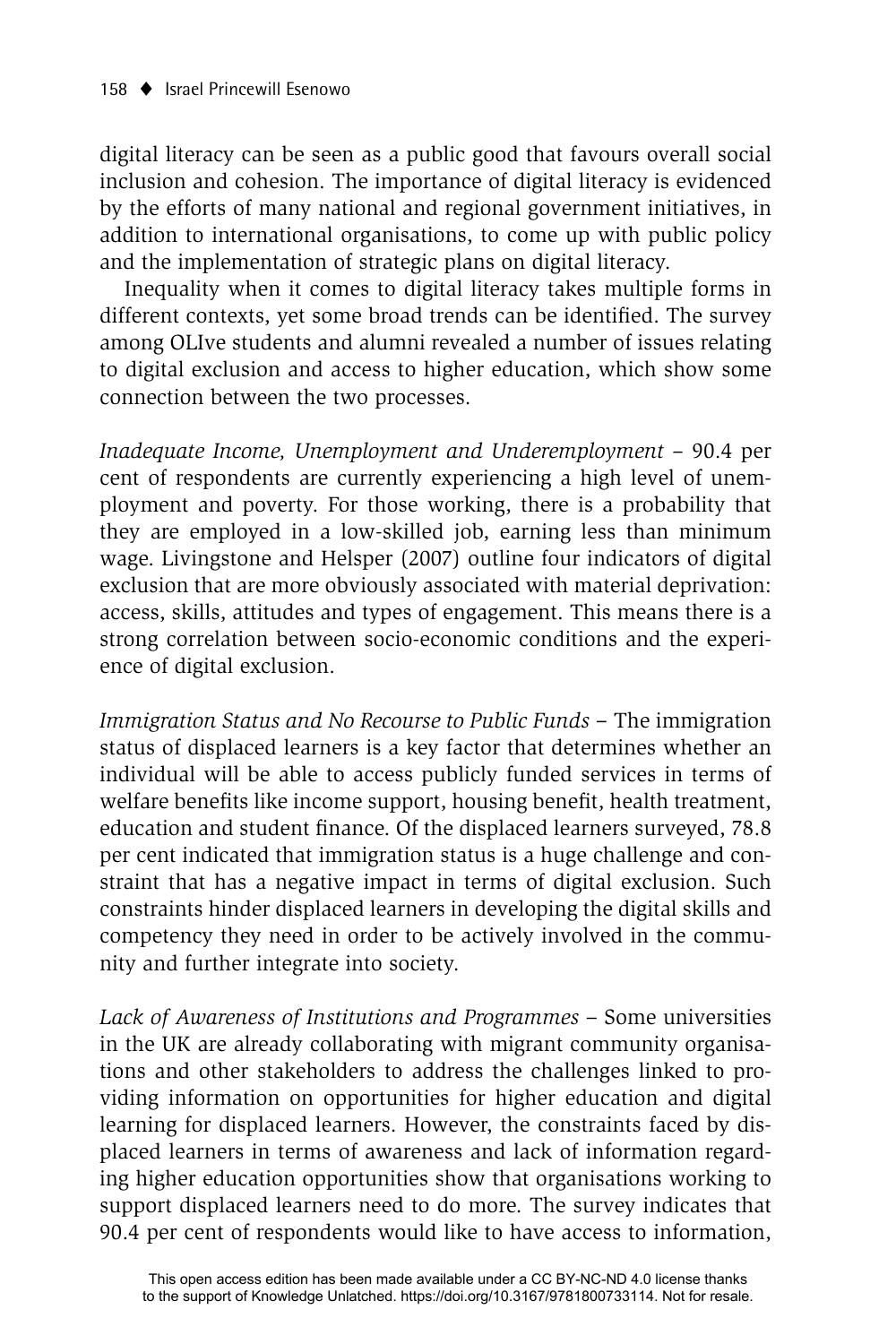guidance, advice and support on opportunities related to higher education. Here, a lack of digital literacy works both as a cause and as a consequence of marginalisation in higher education for displaced learners.

Lack of Training and Accessible Facility – The survey questionnaire was inclusive, and it allowed for broader participation in the study by asking key questions about access to, training in, and use of digital technologies. Of those surveyed, 80.8 per cent lack access to training and digital facilities; this is a significant gap and further illustrates the digital exclusion experienced by displaced learners in accessing digital training and facilities.

These survey results allow us to draw a broad picture of the way in which displacement, digital exclusion and lack of access to higher education opportunities intersect and reinforce each other. In the next section, possible solutions and opportunities for change will be outlined.

### **Responding to Digital Exclusion**

The rapid pace of change and the constant deployment of new technologies mean that residents in the UK must develop their skills and competences throughout their lives to actively engage with the community in which they live. People without digital competencies are at risk of becoming excluded from important activities, unable to take full advantage of the opportunities around them, and may also endanger themselves during the usage of digital tools and media (Ala-Mutka 2011).

In order to respond to the need for digital literacy among displaced students, UEL OLIve decided to set up a course addressing this particular issue. As a first step, we had to define what represents the appropriate level of digital literacy required by refugee and asylum-seeking learners. After examining various teaching content on digital literacy and based on findings from the UNESCO Global Framework of Reference on Digital Literacy Skills for Indicator 4.4.2, the Microsoft Digital Literacy Standard Curriculum was selected as a reference for our digital literacy course.

The adoption of the Microsoft Digital Literacy Standard Curriculum was based on the popularity and success of the implementation of the programme and curriculum in eleven countries around the world at the regional, national and international levels. It also provides students with the opportunity to learn digital skills and validate the knowledge and competencies by obtaining a certificate in recognition of their accomplishment.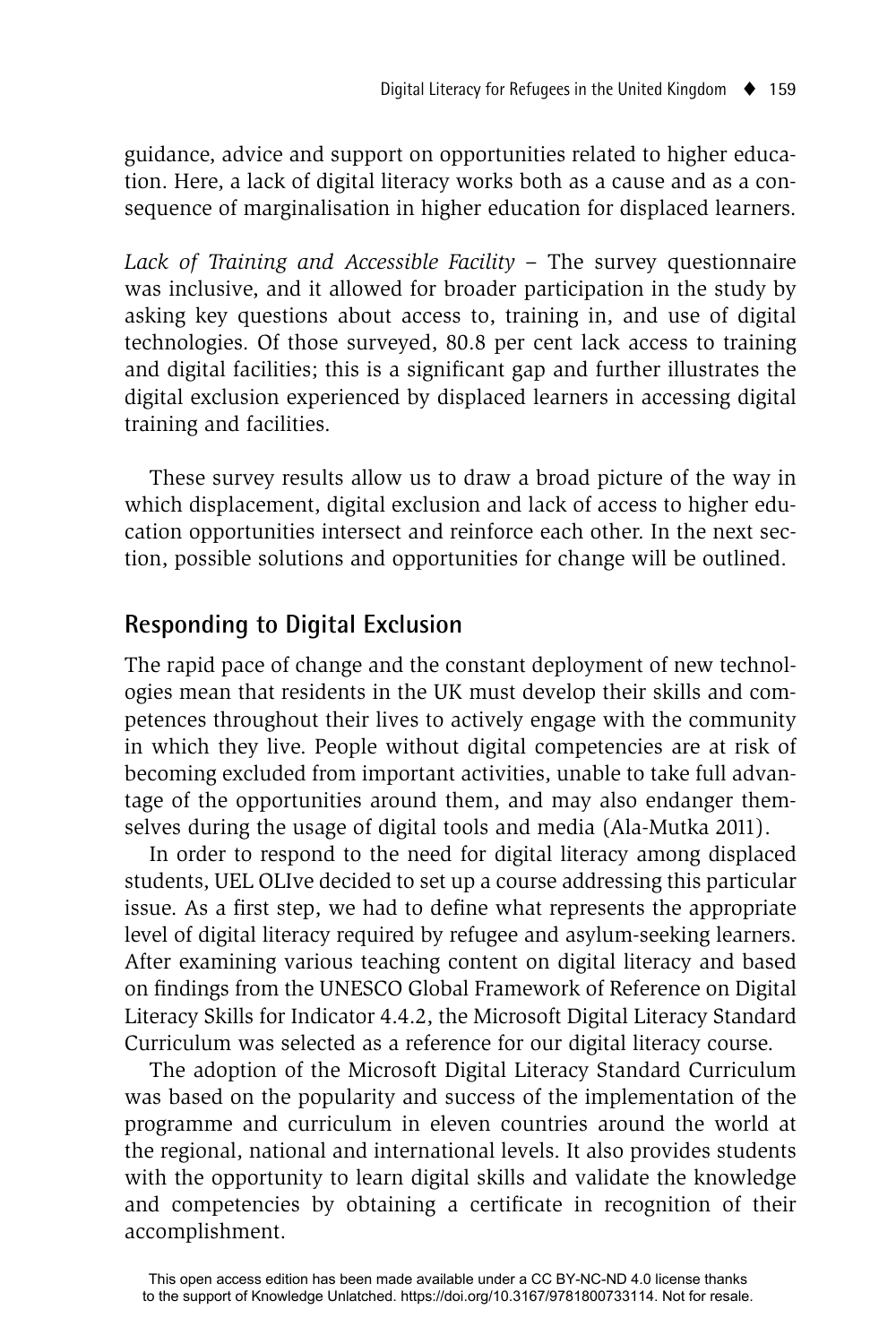Our course structure was designed following a pattern that can help learners exploring the use of digital technology in order to support their social inclusion, and to help them grasp the importance of computers in today's world. It focuses in particular on basic understanding of computers and networks, getting to know operating systems, working with applications and using virtual assistants. It also explores common productivity software applications deployed and used in business, education and at home.

The course also explains some of the common threats related to computer use, and how to safeguard networks and manage one's digital footprint. Additionally, it discusses creative skills and ways of establishing an avenue to collaborate with others. A strong focus is put on how best to use technology and digital skills in order to advance students' goals and career aspirations.

The digital literacy course was introduced at the beginning of the academic year 2018–19. One immediate observation was that every student in the class was different: some struggled with learning and some learned very well. In order to ensure that each student in the class was learning and engaged with the curriculum, I quickly understood that there was a need to be flexible in the learning objectives and to adapt methods and objectives based on the learning abilities, backgrounds, ages and ICT skills of each student.

Relatedly, a crucial and challenging step was to customise learning activities to individual interests and to effectively help the students in developing the specific skills they needed for work, study and homebased activities, while utilising the Microsoft Digital Literacy Standard Curriculum and adapting the exercises and activities to complement other e-learning resources.

The digital literacy course is only a first step towards enhancing the learner's ability and gaining an understanding of the opportunities presented by technology. It could also be the foundation that propels the addition of other essential life skills. Having discussed general challenges, in the next section I reflect in more detail on my classroom experience as the digital literacy instructor.

#### **Inside the Digital Literacy Classroom**

The OLIve IT students were mostly adult learners diverse in age, cultural background, skill level, education and previous IT experience. Notwithstanding the differences and backgrounds of the students, it was a constant and ongoing effort to reach out to all learners.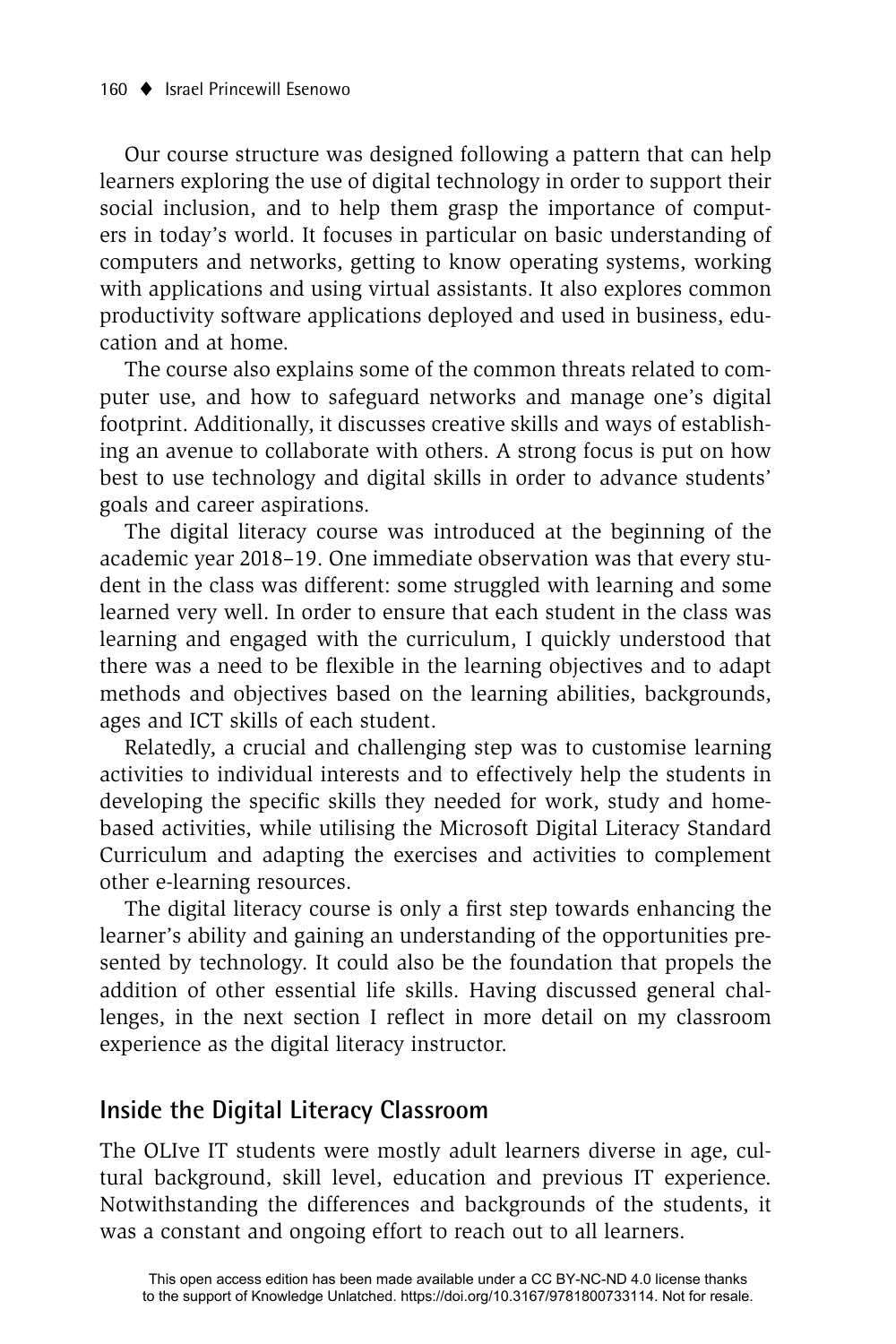The class sessions began with setting up the IT equipment, computers and other resources required to prepare for the class activities. Having observed the students' learning patterns, it was of the utmost importance to take a flexible learning approach to teaching, which took their different learning styles into consideration. The lesson plan for each class session was presented in the form of a PowerPoint presentation, and all class activities involved the use of verbal instruction accompanied by a demonstration on the board and directing the learners to try out the activities by performing a hands-on exercise.

During the class session, as instructor, I found it essential to move around the computer lab to personally observe each student and see that they had accomplished the tasks or activities. In most cases, students who needed more support required longer practice time and additional personal attention in order to complete the tasks.

Guiding and facilitating the learning process and the full participation of all learners in the hands-on exercise and class activities also involved keeping a degree of control over the way the sessions unfolded, not allowing them to stray too far from the particular focus of the class discussion. However, on a few occasions, those learners who responded better to a verbal process tended to dominate the discussion, often distracting other learners from concentrating on the class activities. To minimise this, it was necessary to assign learners to small groups to allow interaction with each other within a smaller unit.

I also introduced quizzes in the teaching sessions in order to aid the learners. This operated as a quick evaluation of the topic covered and as a means to review the learner's knowledge. The use of Kahoot!, a game-based learning platform widely used as educational technology, allowed the learners to collaborate and participate through multiple-choice quizzes. Once Kahoot! was accepted as a learning tool, it proved efficient to increase motivation, concentration and engagement.

In addition to the digital literacy class, we also run an IT study skills support session in order to personalise the learning experience and help the learner to focus on skills of interest. Our aim is to offer the learner a range of IT learning and activities outside of the regular class learning hours. UEL students on placement from the computer science department support this IT session and have provided excellent help to OLIve students through the various activities, assisting them with e-learning resources, and through personalised learning that helps OLIve students to gain more ability in a specific area in a supervised setting. Some aspects of the process produced certain dissatisfaction, such as the con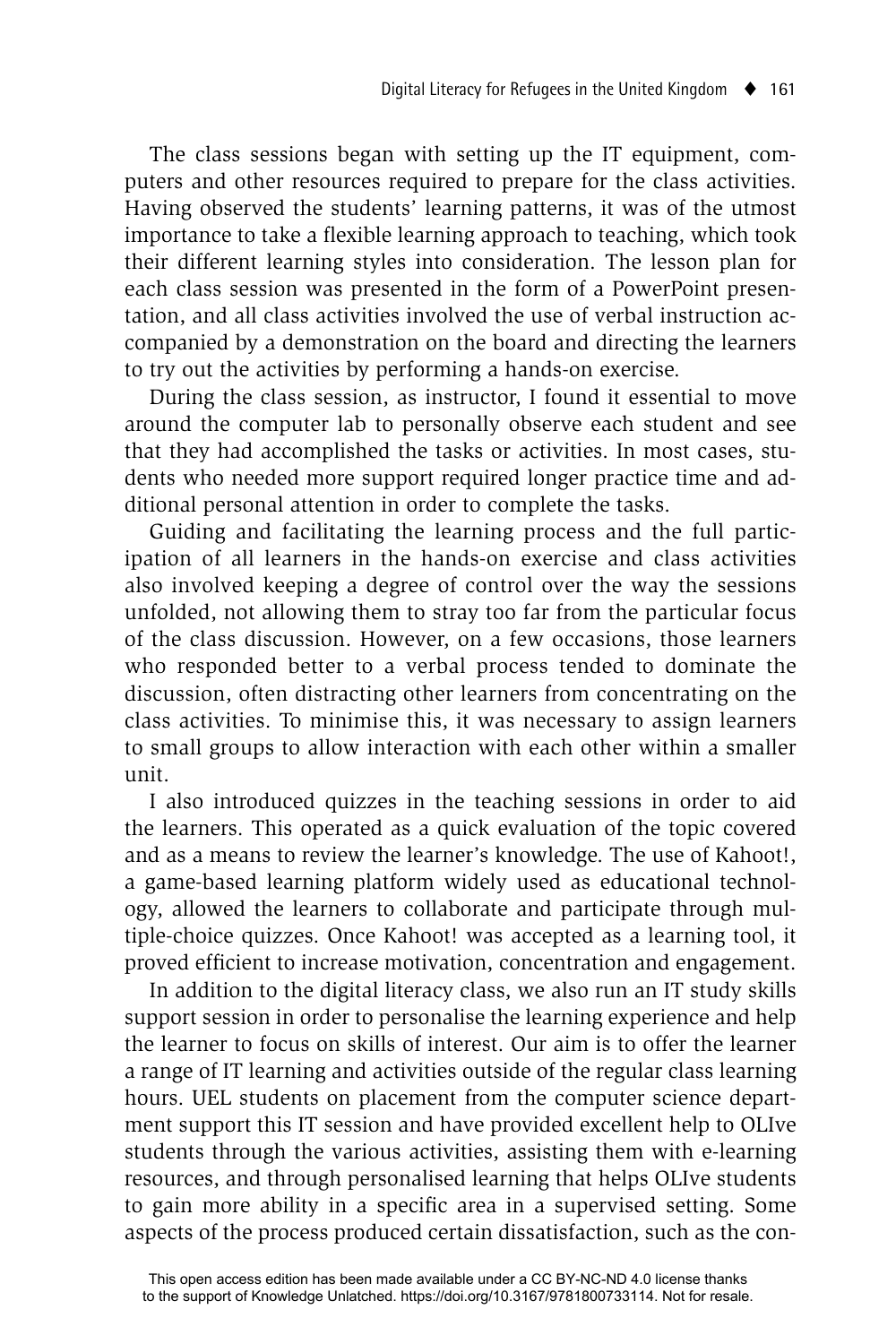stant need to remind learners, often unsuccessfully, to make notes of their log-in details. Such apparently minor issues could accumulate, requiring patience in dealing with requests.

While evaluating the IT class, observations that were made highlighted that each class session and each learner is unique, and that topics of interest and relevance to some learners might not be interesting to others. Some find specific topics more challenging and require additional support to get a thorough grasp of the lessons. One suggested solution was to invite the more advanced learners to help their peers in order to keep the class more actively engaged through collaboration.

In other words, while the aim of the class is to close the digital gap, it was also a constant challenge due to the different skills and interests of the student groups. Allowing for everyone to acquire fundamental skills was sometimes experienced as a frustrating process by quick learners, who felt they were slowed down by others, and this sometimes entailed changing learning schedules and learning plans to allow more time. Finding a creative way to engage learners at different levels in the class proved necessary, and the active involvement of more advanced learners by empowering them to take on a supporting role was one of the efficient ways I found to maintain cohesion in the classroom despite the variety of needs and levels.

## **Concluding Remarks**

Some students learn more quickly than others. However, the privilege and experience of teaching IT to students on the OLIve course has been truly fulfilling. The ability to balance the different needs of the learners and modify teaching methods to reflect students' requirements has been a rewarding and challenging experience. This also evidenced the need to be resilient, creative and patient when working with mature students who sometimes find school environments difficult.

In order to sustain the goal of enhancing the digital experience of the OLIve students and displaced learners in the UK, my experience has led me to believe it is necessary to develop a framework and a standard metric to collect data and determine the full extent of the digital exclusion experienced by the displaced learner community as well as other social groups affected. Refugee and migrant community organisations should collaborate with relevant stakeholders, agencies and government institutions to initiate policy plans and promote digital literacy for displaced learners as a vital step to acquire digital skills for employment, study and participation in society.